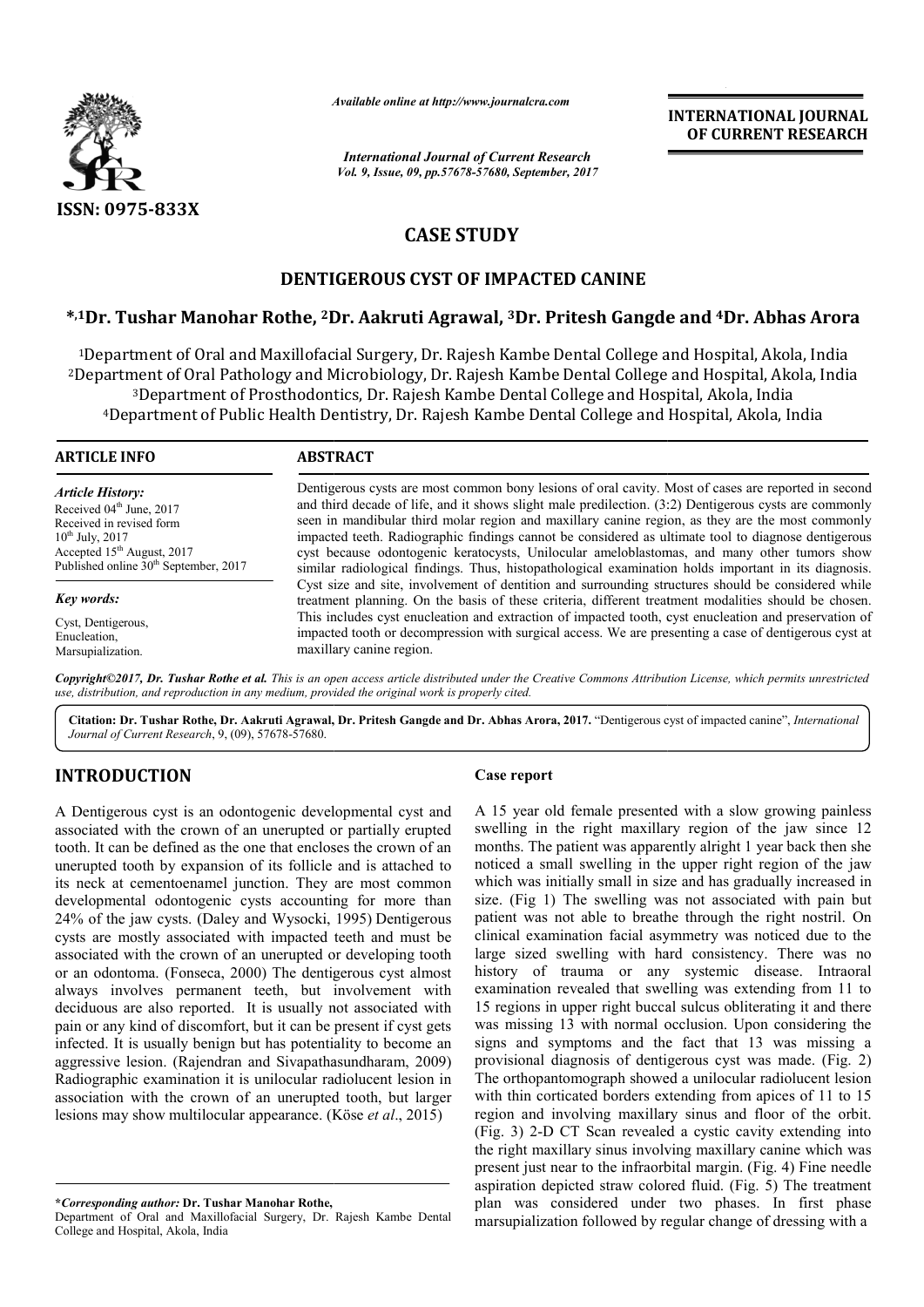betadine gauze on every third day was performed upto 40 days. In marsupialization, a window is created in the cystic wall to evacuate its contents and the lining of cyst is sutured in continuity with the oral mucosa. Second phase includes the surgical enucleation of the cyst under general anesthesia. A vestibular incision was given in the area of right maxillary central incisor and extending upto the region of  $1<sup>st</sup>$  molar involving the margins of the marsupialized cavity and mucoperiosteal flap was reflected. The cystic lining was located on removal of thin buccal cortical plate. Carefully the cystic lining was separated from the underlying bone along with the impacted teeth. Bony margins were curetted properly. Thorough irrigation was done with betadin betadine solution and closure was done with 3-0 vicryl suture. The specimen was sent for histopathological examination. The gross specimen consisted of a flattened greyish brown cystic mass mea measuring approximately  $3.5 \times 4 \times 4$  cm containing the canine within it. The microscopic study was consistent with the diagnosis of dentigerous cyst. (Fig. 6) Histological examination showed a benign cyst lined by nonkeratinized stratified squamous epithelium with presence of anucleate keratinous material in the lumen. Surrounding fibrous tissue showed mild to moderate lymphocytic infiltration. (Fig. 7) The post surgical period was uneventful and sutures were removed after 7 day is kept on regular follow up. he microscopic study was consistent with the diagnosis of entigerous cyst. (Fig. 6) Histological examination showed a enign cyst lined by nonkeratinized stratified squamous pithelium with presence of anucleate keratinous m



**Fig.1. Preoperative extraoral swelling**



**Fig. 2. Preoperative intraoral swelling**



**Fig.3. Preoperative orthopantomograph** 



**Fig. 4. Preoperative 2D CT Scan**



**Fig.5. Cystic lining after enucleation**



**Fig.6. Intraoperative bony cavity after eneucleation**



**Fig.7. Microscopic view**

### **DISCUSSION**

A dentigerous cyst can be defined as a cyst that encloses the crown of an unerupted tooth which expands the follicle and is attached to the cementoenamel junction of the unerupted tooth. attached to the cementoenamel junction of the unerupted tooth.<br>(Boyczulc and Berger, 1995; Shear, 1983) The substantial